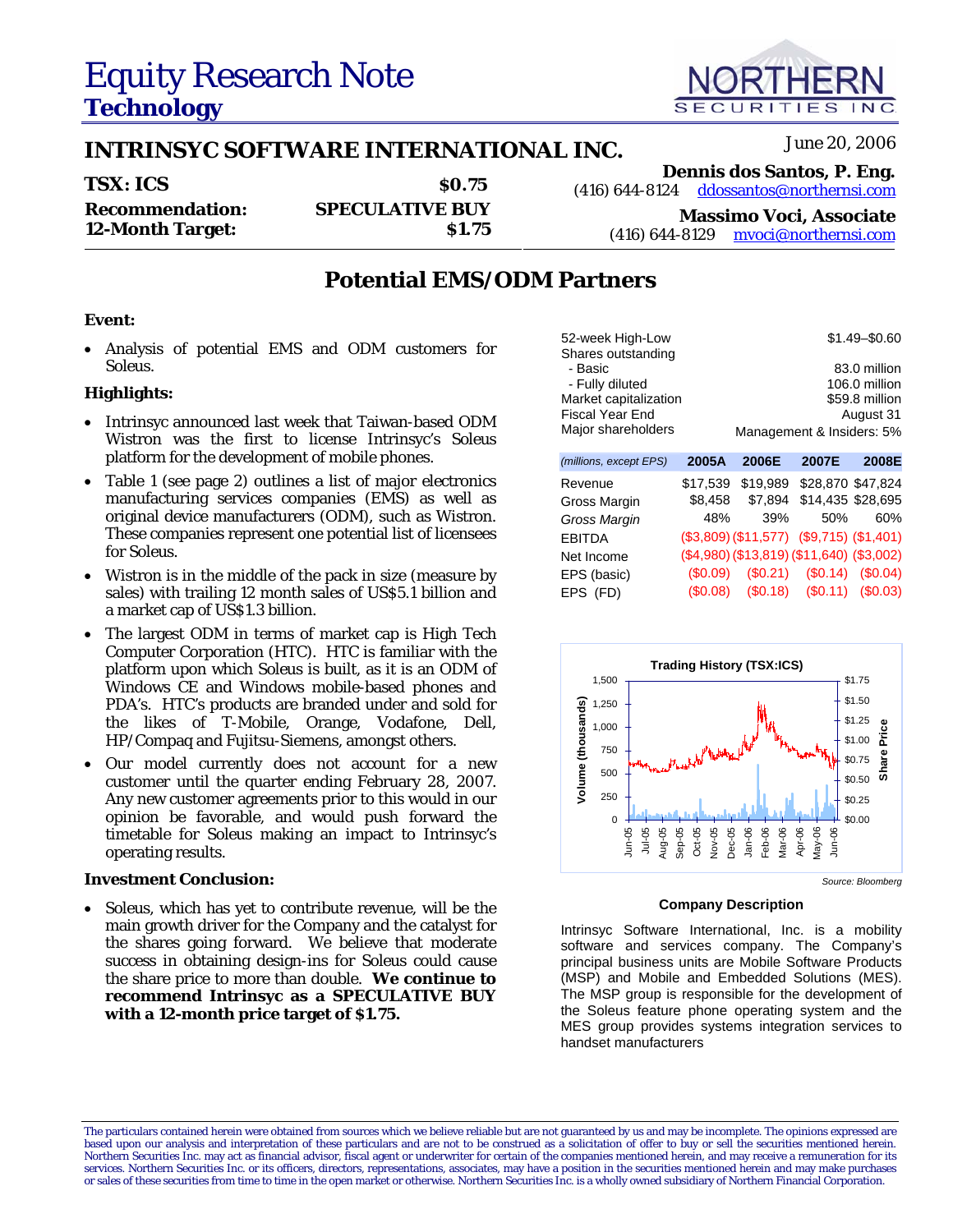

### **Table 1: EMS and ODM Companies, Adjusted to US\$ millions**

|               |                                                |                   | <b>Trailing 12 Month</b> |               |                   |
|---------------|------------------------------------------------|-------------------|--------------------------|---------------|-------------------|
| <b>Symbol</b> | Company                                        | <b>Market Cap</b> | <b>Sales</b>             | <b>EBITDA</b> | <b>Net Income</b> |
|               | <b>Electronic Manufacturing Services (EMS)</b> |                   |                          |               |                   |
| 2317          | Hon Hai Precision Industry                     | \$25,667          | \$27,981                 | \$1,855       | \$1,252           |
| <b>FLEX</b>   | <b>Flextronics</b>                             | 5.861             | 15.500                   | 842           | 141               |
| <b>ARW</b>    | <b>Arrow Electronics</b>                       | 3,783             | 11,630                   | 585           | 278               |
| <b>SANM</b>   | Sanmina-SCI Corp                               | 2,387             | 11,127                   | 418           | $-74$             |
| <b>SLR</b>    | Solectron Corp                                 | 2.954             | 9,951                    | 271           | 2                 |
| <b>JBL</b>    | Jabil Circuit Inc.                             | 5,434             | 8,694                    | 538           | 276               |
| <b>CLS</b>    | Celestica Inc.                                 | 1,998             | 8.254                    | 282           | $-53$             |
| <b>ELQAV</b>  | Elcoteg SE                                     | 375               | 3,449                    | 123           | 31                |
| <b>BHE</b>    | <b>Benchmark</b>                               | 1,465             | 2,399                    | 132           | 90                |
| <b>PLXS</b>   | <b>Plexus Corp</b>                             | 1,474             | 1,302                    | 74            | 21                |
|               | <b>Original Design Manufacturers</b>           |                   |                          |               |                   |
| 2382          | Quanta Computer Inc.                           | \$5,040           | \$14,706                 | \$628         | \$335             |
| <b>AVT</b>    | Avtnet Inc.                                    | 2,929             | 13,467                   | 495           | 193               |
| 2357          | Asustek Computer Inc.                          | 7,090             | 10,981                   | 711           | 530               |
| 2324          | <b>Compal Electronics</b>                      | 3.460             | 8.147                    | 426           | 258               |
| 2301          | Lite-On Technology Corp.                       | 3,997             | 6,982                    | 408           | 268               |
| 2356          | Inventec Co. Ltd.                              | 1,421             | 6,099                    | 112           | 100               |
| 2352          | BenQ Corp.                                     | 1,567             | 5,425                    | $-212$        | $-160$            |
| 3231          | <b>Wistron Corp*</b>                           | 1.307             | 5.055                    | 173           | 98                |
| 2498          | <b>High Tech Computer Corp</b>                 | 8,447             | 2,245                    | 394           | 362               |
| 2376          | Gigabyte Technology Co Ltd.                    | 408               | 1,422                    | 60            | 42                |
| <b>ECS</b>    | ECS Holdings Ltd.                              | 68                | 1,335                    | 20            | 11                |
| 1304          | USI Corp                                       | 213               | 1,300                    | 39            | 21                |
| 3005          | Mitac Technology Corp.                         | 123               | 1,179                    | 18            | 24                |
| 8101          | Arima Communication                            | 355               | 931                      | 23            | $\Omega$          |
| 025930        | Pantech Co. Ltd.                               | 431               | 681                      | $-16$         | $-23$             |

*\*Soleus* licensee as of June 12, 2006

*Source: Bloomberg & NSI Estimates*